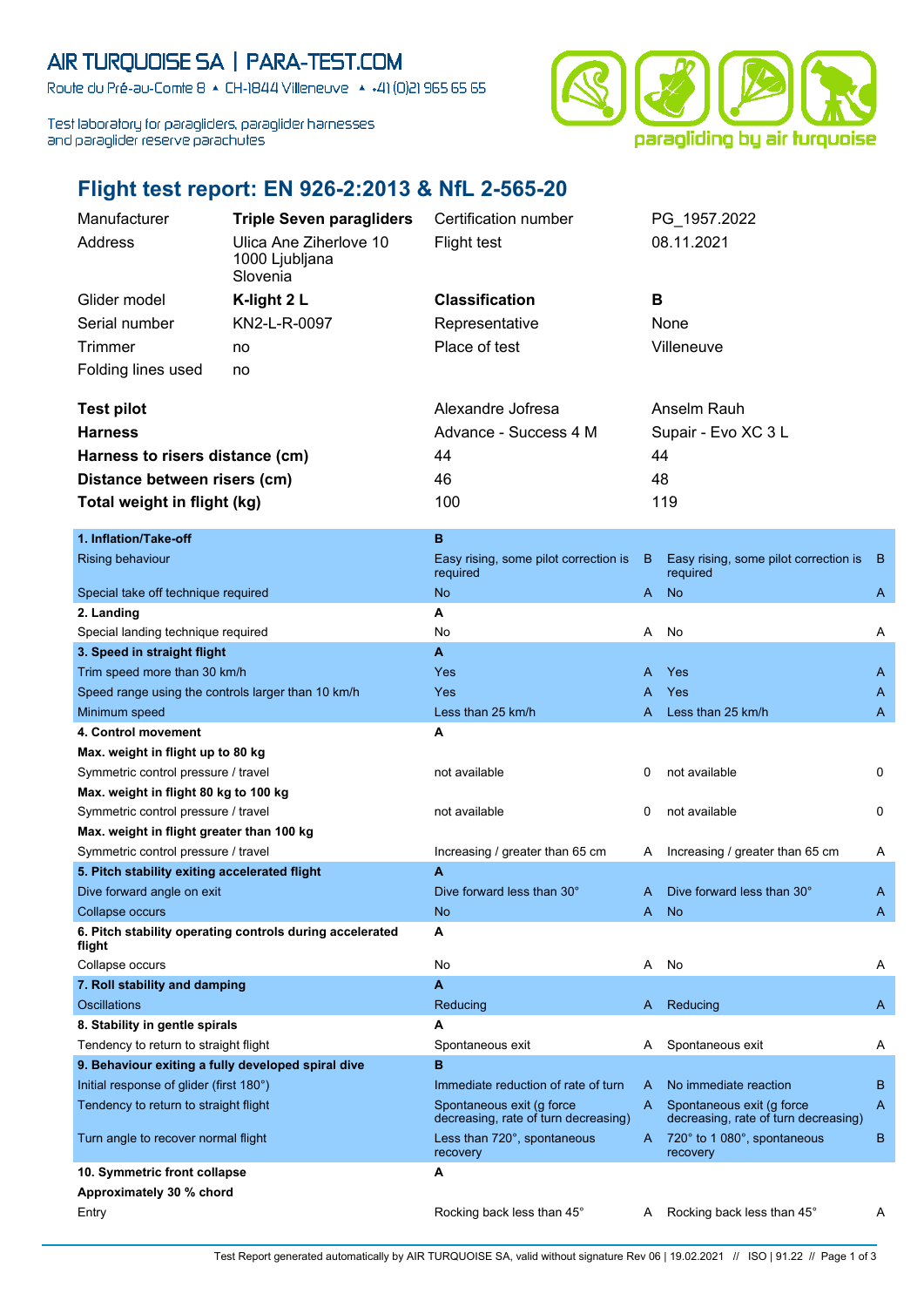| Recovery                                                                    | Spontaneous in less than 3 s                                                        | A | Spontaneous in less than 3 s                                                        | Α |
|-----------------------------------------------------------------------------|-------------------------------------------------------------------------------------|---|-------------------------------------------------------------------------------------|---|
| Dive forward angle on exit Change of course                                 | Dive forward 0° to 30° Keeping<br>course                                            | A | Dive forward 0° to 30° Keeping<br>course                                            | Α |
| Cascade occurs                                                              | No                                                                                  | Α | No                                                                                  | Α |
| Folding lines used                                                          | No                                                                                  | Α | No                                                                                  | Α |
| At least 50% chord                                                          |                                                                                     |   |                                                                                     |   |
| Entry                                                                       | Rocking back less than 45°                                                          | Α | Rocking back less than 45°                                                          | Α |
| Recovery                                                                    | Spontaneous in less than 3 s                                                        | Α | Spontaneous in less than 3 s                                                        | Α |
| Dive forward angle on exit / Change of course                               | Dive forward 0° to 30° / Keeping<br>course                                          | A | Dive forward 0° to 30° / Keeping<br>course                                          | Α |
| Cascade occurs                                                              | No                                                                                  | Α | No                                                                                  | Α |
| Folding lines used                                                          | No                                                                                  | Α | No                                                                                  | Α |
| <b>With accelerator</b>                                                     |                                                                                     |   |                                                                                     |   |
| Entry                                                                       | Rocking back less than 45°                                                          | A | Rocking back less than 45°                                                          | Α |
| Recovery                                                                    | Spontaneous in less than 3 s                                                        | Α | Spontaneous in less than 3 s                                                        | Α |
| Dive forward angle on exit / Change of course                               | Dive forward 0° to 30° / Keeping<br>course                                          | A | Dive forward 0° to 30° / Keeping<br>course                                          | Α |
| Cascade occurs                                                              | No                                                                                  | Α | No                                                                                  | Α |
| Folding lines used                                                          | No                                                                                  | Α | No                                                                                  | Α |
| 11. Exiting deep stall (parachutal stall)                                   | A                                                                                   |   |                                                                                     |   |
| Deep stall achieved                                                         | Yes                                                                                 | A | <b>Yes</b>                                                                          | A |
| Recovery                                                                    | Spontaneous in less than 3 s                                                        | A | Spontaneous in less than 3 s                                                        | A |
| Dive forward angle on exit                                                  | Dive forward 0° to 30°                                                              | A | Dive forward 0° to 30°                                                              | A |
| Change of course                                                            | Changing course less than 45°                                                       | A | Changing course less than 45°                                                       | A |
| Cascade occurs                                                              | <b>No</b>                                                                           | Α | <b>No</b>                                                                           | A |
|                                                                             | A                                                                                   |   |                                                                                     |   |
| 12. High angle of attack recovery                                           |                                                                                     |   |                                                                                     |   |
| Recovery                                                                    | Spontaneous in less than 3 s                                                        | Α | Spontaneous in less than 3 s                                                        | Α |
| Cascade occurs                                                              | No                                                                                  | Α | No                                                                                  | Α |
| 13. Recovery from a developed full stall                                    | A                                                                                   |   |                                                                                     |   |
| Dive forward angle on exit                                                  | Dive forward 0° to 30°                                                              | A | Dive forward 0° to 30°                                                              | A |
| Collapse                                                                    | No collapse                                                                         | A | No collapse                                                                         | A |
| Cascade occurs (other than collapses)                                       | <b>No</b>                                                                           | A | <b>No</b>                                                                           | A |
| Rocking back                                                                | Less than 45°                                                                       | A | Less than 45°                                                                       | A |
| Line tension                                                                | Most lines tight                                                                    | A | Most lines tight                                                                    | Α |
| 14. Asymmetric collapse                                                     | в                                                                                   |   |                                                                                     |   |
| Small asymmetric collapse                                                   |                                                                                     |   |                                                                                     |   |
| Change of course until re-inflation / Maximum dive forward or<br>roll angle | Less than 90° / Dive or roll angle<br>$0^\circ$ to 15 $^\circ$                      |   | A Less than 90° / Dive or roll angle<br>$0^\circ$ to 15 $^\circ$                    | Α |
| Re-inflation behaviour                                                      | Spontaneous re-inflation                                                            | A | Spontaneous re-inflation                                                            | Α |
| Total change of course                                                      | Less than $360^\circ$                                                               | Α | Less than 360°                                                                      | Α |
| Collapse on the opposite side occurs                                        | No (or only a small number of<br>collapsed cells with a spontaneous<br>reinflation) | A | No (or only a small number of<br>collapsed cells with a spontaneous<br>reinflation) | Α |
| Twist occurs                                                                | No                                                                                  | A | No                                                                                  | A |
| Cascade occurs                                                              | No                                                                                  | Α | No                                                                                  | A |
| Folding lines used                                                          | No                                                                                  | Α | No                                                                                  | Α |
| Large asymmetric collapse                                                   |                                                                                     |   |                                                                                     |   |
| Change of course until re-inflation / Maximum dive forward or<br>roll angle | 90° to 180° / Dive or roll angle<br>15 $^{\circ}$ to 45 $^{\circ}$                  | B | 90° to 180° / Dive or roll angle<br>15 $^{\circ}$ to 45 $^{\circ}$                  | В |
| Re-inflation behaviour                                                      | Spontaneous re-inflation                                                            | A | Spontaneous re-inflation                                                            | A |
| Total change of course                                                      | Less than $360^\circ$                                                               | A | Less than 360°                                                                      | Α |
| Collapse on the opposite side occurs                                        | No (or only a small number of<br>collapsed cells with a spontaneous<br>reinflation) | A | No (or only a small number of<br>collapsed cells with a spontaneous<br>reinflation) | Α |
| Twist occurs                                                                | No                                                                                  | A | No                                                                                  | Α |
| Cascade occurs                                                              | No                                                                                  | Α | No                                                                                  | A |
| Folding lines used                                                          | No                                                                                  | Α | No                                                                                  | Α |
| Small asymmetric collapse with fully activated accelerator                  |                                                                                     |   |                                                                                     |   |
| Change of course until re-inflation / Maximum dive forward or<br>roll angle | Less than 90° / Dive or roll angle<br>15 $\degree$ to 45 $\degree$                  | A | Less than 90° / Dive or roll angle<br>15° to 45°                                    | Α |
| Re-inflation behaviour                                                      | Spontaneous re-inflation                                                            | A | Spontaneous re-inflation                                                            | Α |